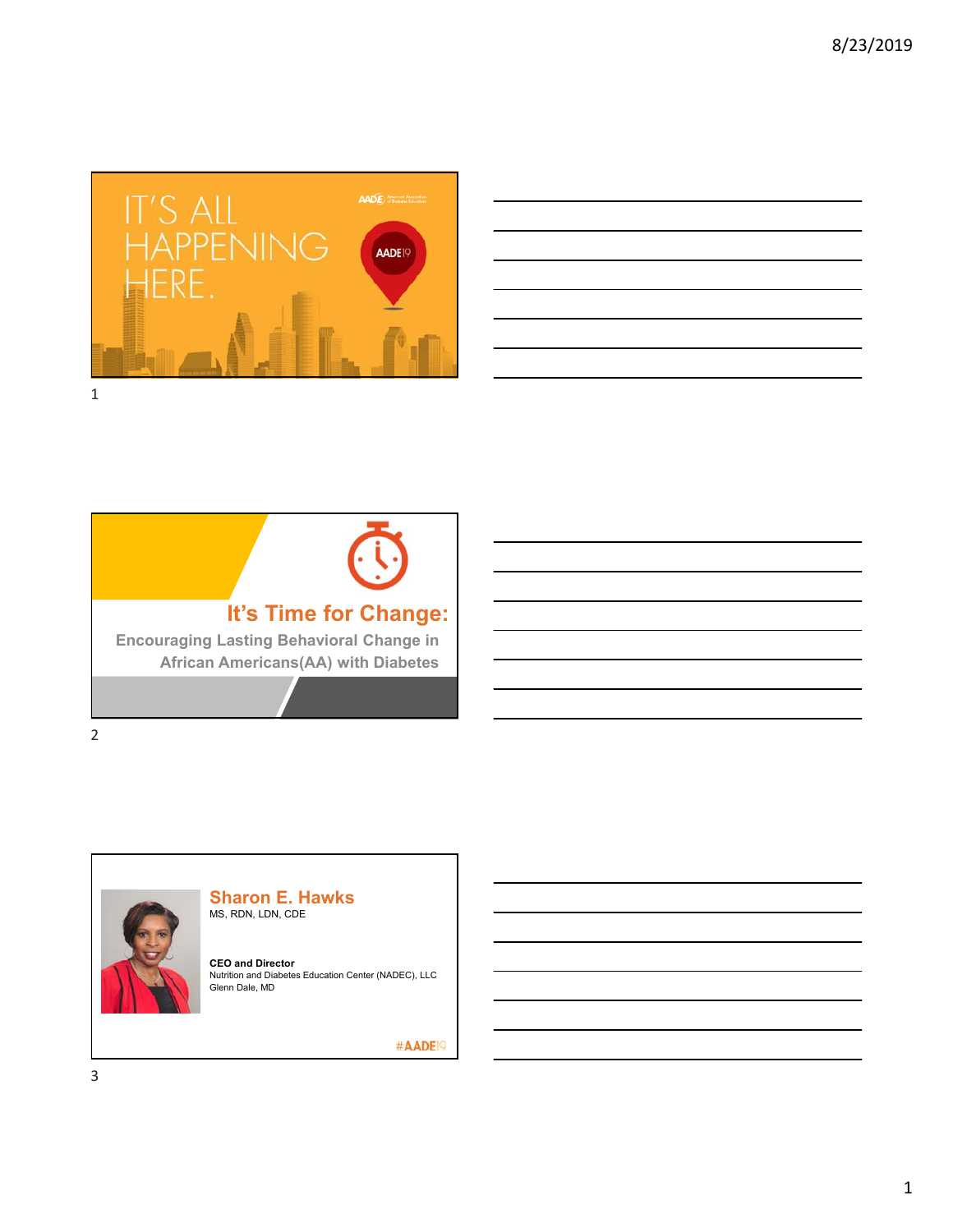## **Disclosure to Participants**

- Notice of Requirements For Successful Completion
- Please refer to learning goals and objectives Learners must attend the full activity and complete the evaluation in order to claim continuing education credit/hours
- Conflict of Interest (COI) and Financial Relationship Disclosures: – Presenter: Sharon E. Hawks, MS, RDN, LDN, CDE – No COI/Financial Relationship to disclose
- Non-Endorsement of Products:
- 
- Accredited status does not imply endorsement by AADE, ANCC, ACPE or CDR of any commercial products displayed in conjunction with this educational activity • Off-Label Use:
	- Participants will be notified by speakers to any product used for a purpose other than for which it was approved by the Food and Drug Administration

#AADE<sup>19</sup>

4

# **Learning Objectives**

- Identify the seven stages of growth as it relates to making lasting behavioral change
- Discuss how to use these strategies to assist African Americans (AA) in the effort to make lasting change
- Demonstrate strategies to motivate AA to make lasting change

#AADE<sup>19</sup>

5

### **NADEC Background**

- Private practice, Established 2003
- Primary focus is diabetes education and MNT
- Clinicians: RD, CDE, RN, NP, CMA
- Provide individualized and group consultations
- AADE DSMES Recognized program and National Diabetes Prevention Program (CDC)

#AADE<sup>19</sup>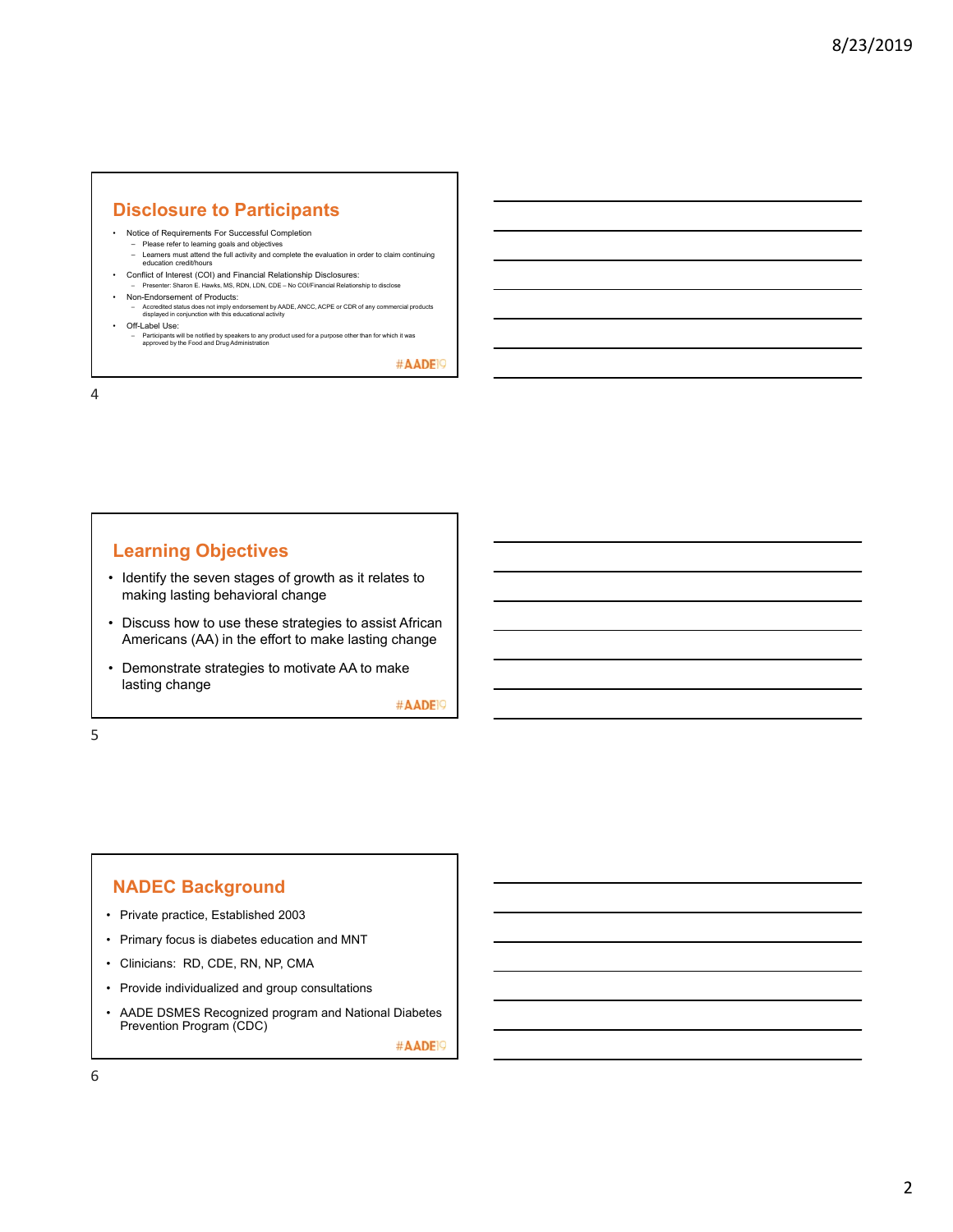# **Demographics**



- Located in Prince Georges County, Maryland
- According to 2010 census, AA represent 64.6% of county residents
- Highest income per capita for AA in the nation
- Diabetes rates in Maryland is 9.8%

#AADE<sup>19</sup>

7

# **Education Considerations for AA**

- Social economic status can vary significantly
- Eating out often due to time restraints
- Chronic Stress and work/life balance
- Strong cultural beliefs and influences about food
- Spiritual and physical health are integrated
- Promoting physical activity in a culturally sensitive manner #AADE<sup>19</sup>

8

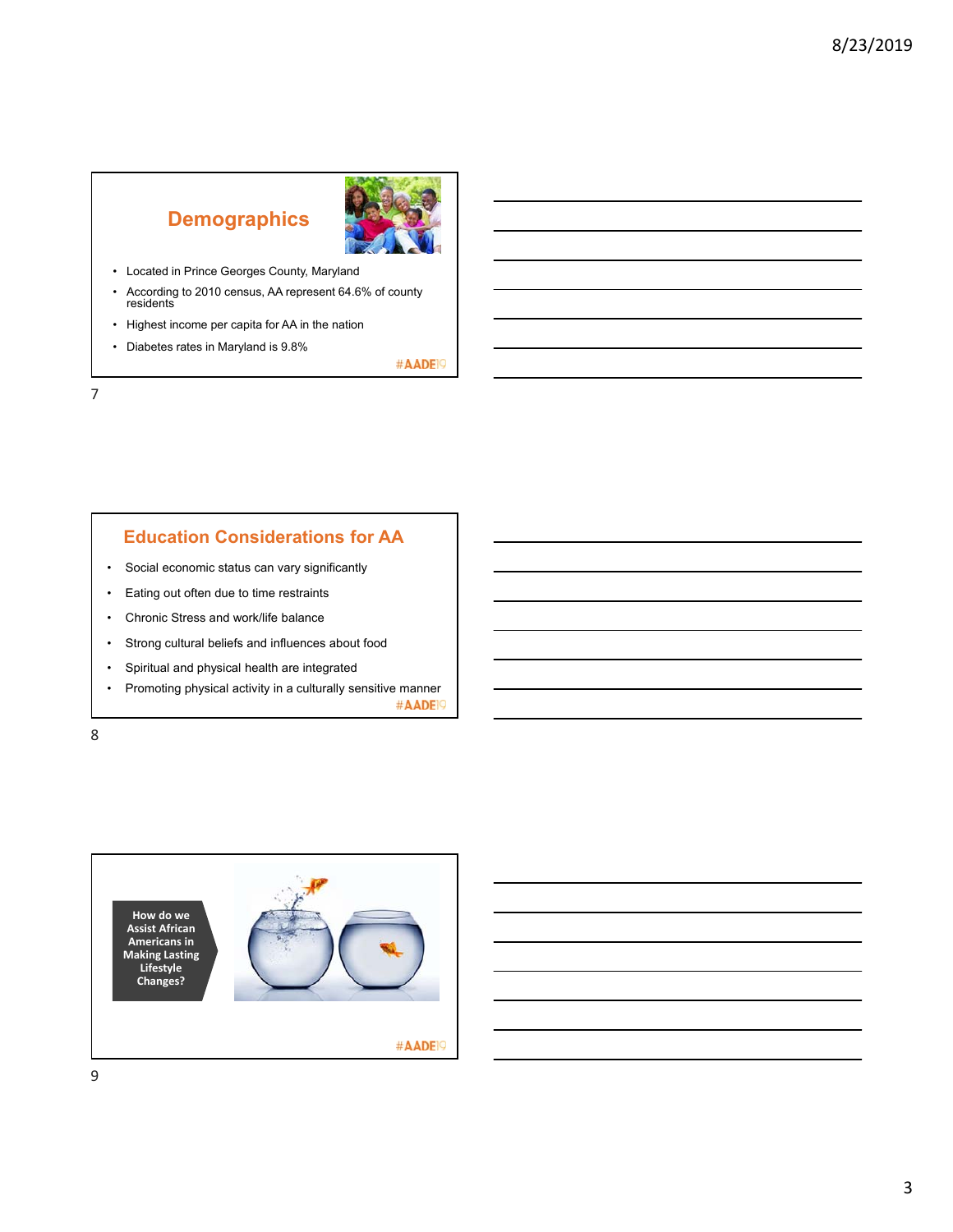

| <u> 1989 - Johann Stoff, deutscher Stoff, der Stoff, der Stoff, der Stoff, der Stoff, der Stoff, der Stoff, der S</u> |  |  |
|-----------------------------------------------------------------------------------------------------------------------|--|--|
|                                                                                                                       |  |  |
| <u> 1989 - Johann Stoff, amerikansk politiker (d. 1989)</u>                                                           |  |  |
| <u> 1989 - Andrea Andrew Maria (h. 1989).</u>                                                                         |  |  |
| <u> 1989 - Johann Stoff, amerikansk politiker (d. 1989)</u>                                                           |  |  |
| <u> 1989 - Andrea Santa Andrea Andrea Andrea Andrea Andrea Andrea Andrea Andrea Andrea Andrea Andrea Andrea Andr</u>  |  |  |
| ,我们也不会有一个人的事情。""我们的人,我们也不会有一个人的人,我们也不会有一个人的人,我们也不会有一个人的人,我们也不会有一个人的人,我们也不会有一个人的人,                                     |  |  |

10



11

# **Step 2: Vision**

#### **What is the vision of where you want to go?**

- What does living healthy with diabetes look like
- How will you know you've achieved your goal
- Many AA arrive for education in the vision stage

#AADE<sup>19</sup>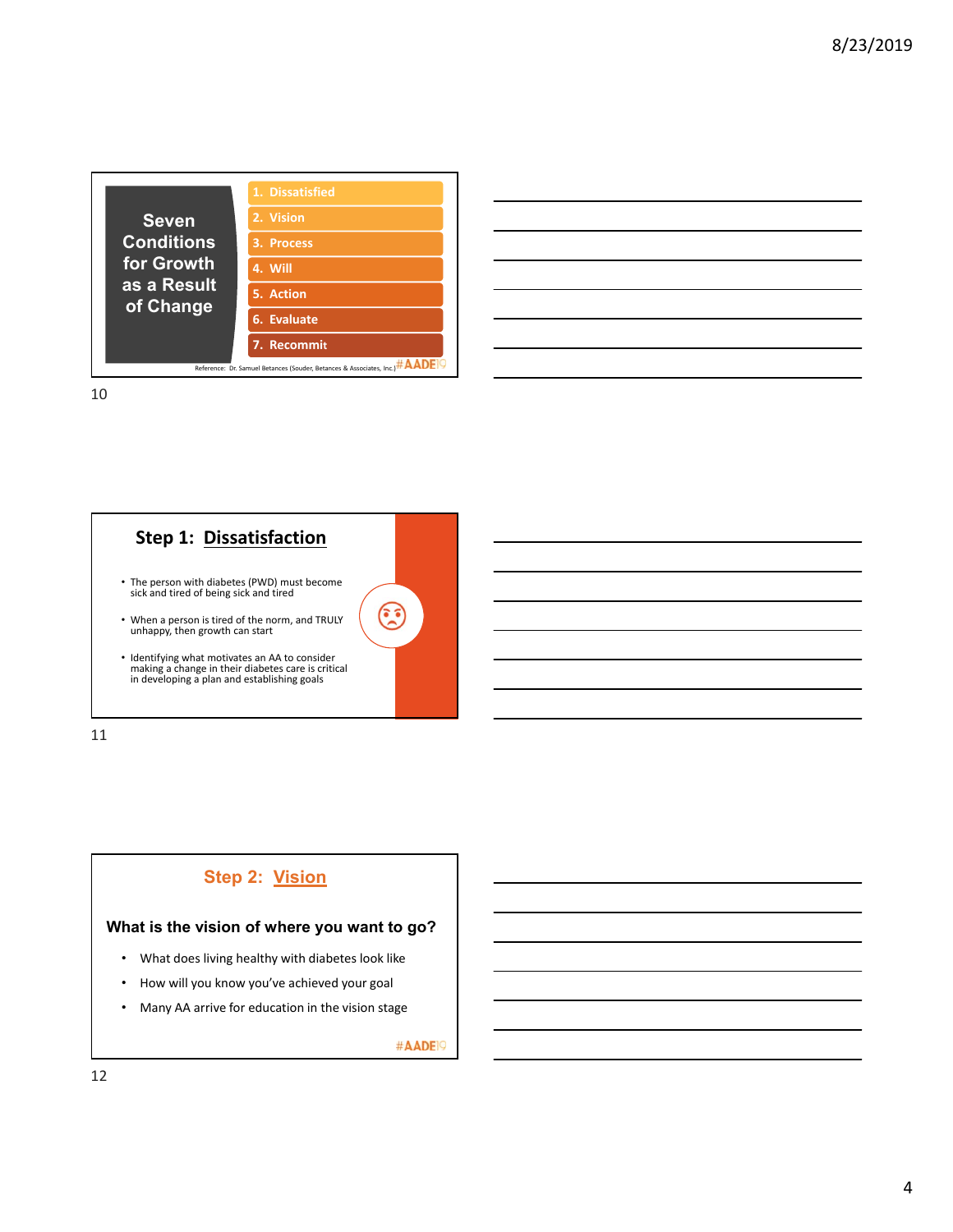# **Step 3: Process**



- The educator is an important part of the process
- This is the time to establish a repour with the PWD
- Work on identifying strengths and areas of concern
- Limit goals to a maximum of 2-3 per session

#AADE<sup>19</sup>

13

### **Step 4: The Will**

- The will to make change happen
- This is where PWD may have difficulty accomplishing goals
- Many AA face outside obstacles which may interfere
- Identify obstacles during the "Process" stage to help get past the "Will"

#AADE<sup>19</sup>

14

# **Step 5: Action**

- **Goals are accomplished during this step**
- Educators should follow-up with PWD
- As goals are accomplished, one or two new goals can be added with the collaboration with the PWD
- When assisting AA during this stage, collaboration and encouragement is crucial #AADE<sup>19</sup>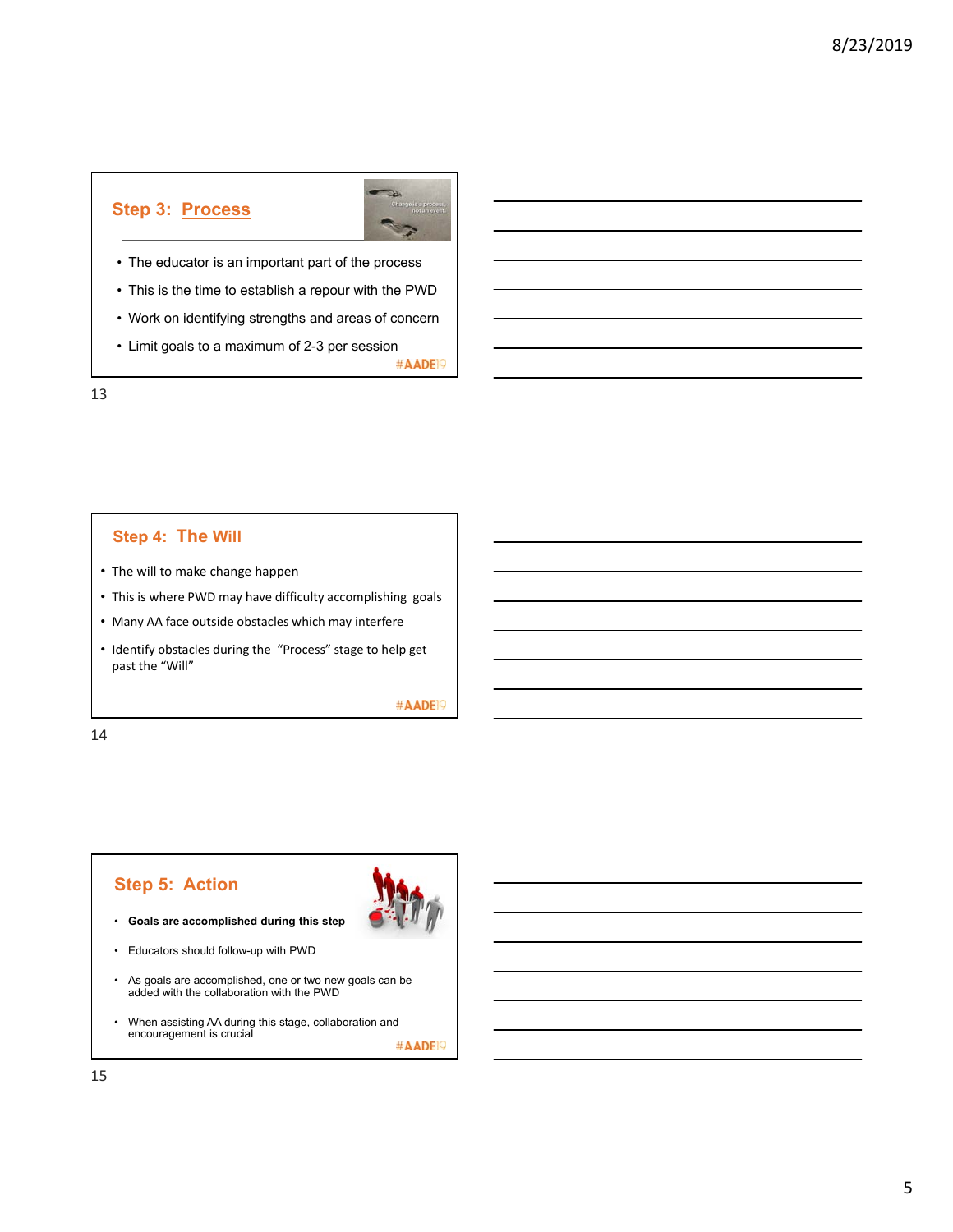# **Step 6: Evaluation**

- Periodically evaluate their action steps to ensure that the goals can be continued
- The gym 3 to 4 times a week is a good action step
- Going to a buffet after the gym; not so good!
- A change in work schedule, may dictate an adjustment to goals

#AADE<sup>19</sup>

16



17